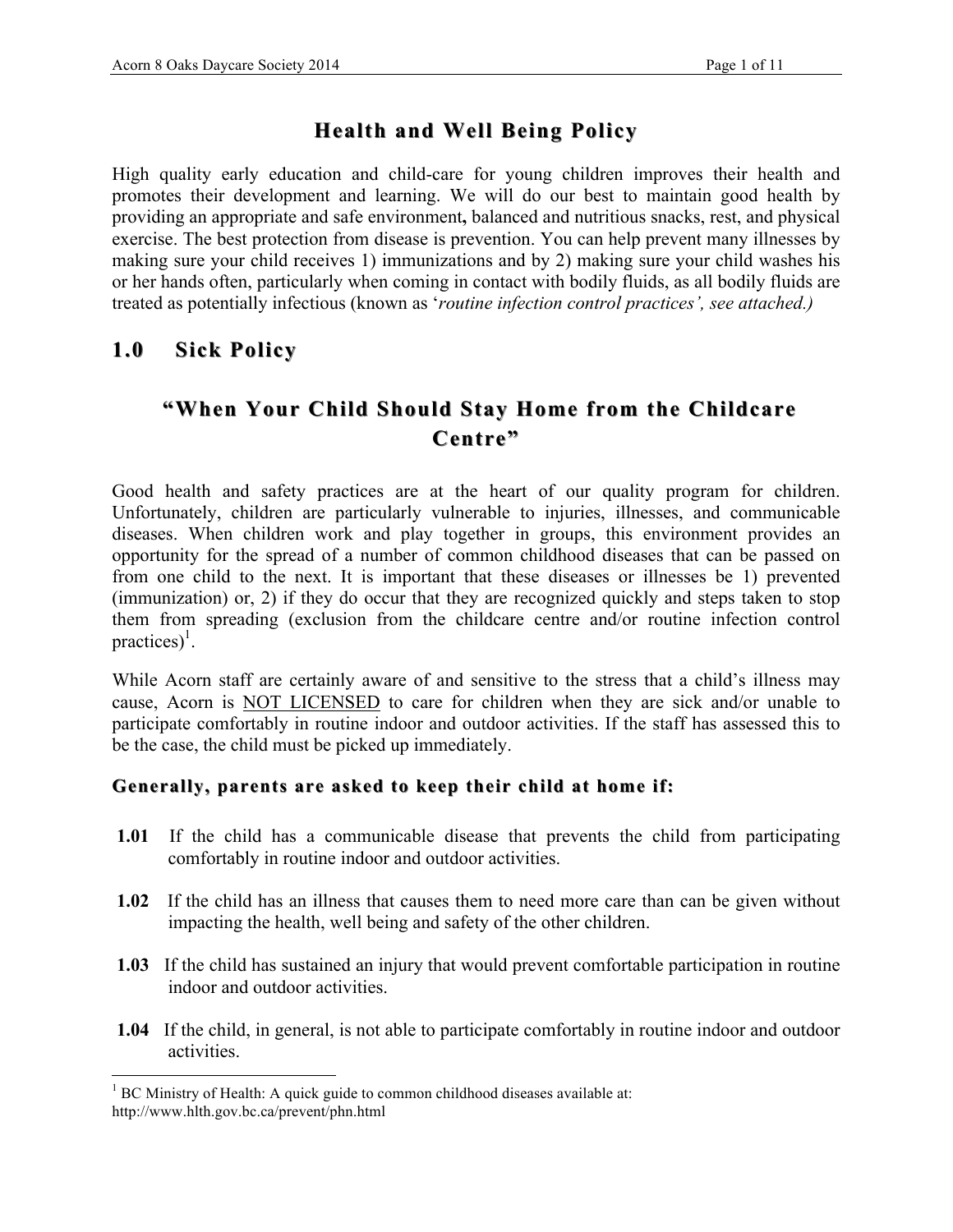## **2.0 Health Emergency Procedure Health Emergency Procedure**

In the event of serious injury or illness to your child, you will be telephoned immediately. If necessary, your alternate contact person and/or family physician will be called. If it is an emergency, we will call an ambulance (where possible, a teacher would accompany the child) and go directly to BC Children's Hospital Emergency Department (29th & Oak). We ask that you meet us there immediately. Every effort will be made to keep the child comfortable and rested. Parents are required to sign a consent form to allow us to take a child to the hospital as well as payment of an ambulance. It is for this reason that we recommend you inform your family physician of your child's attendance at the childcare centre – just in case we need to contact the physician's office.

## **3.0 Parent Cooperation Parent Cooperation**

#### **We require your cooperation with the following health related matters**:

- **3.01** It is important that all children receive all the vaccines ("shots") recommended in the childhood immunization schedule, before attending the childcare centre. In the case of an outbreak of a vaccine preventable disease, un-immunized children may be excluded from the childcare centre.
- **3.02** If you think that your child has an illness that can be spread to others, please keep him or her home from the childcare centre. If you are questioning whether to send your child to the childcare centre, your child should probably stay at home. You can always tell us about the symptoms and we can assist you in making this decision.
- **3.03** Should your child contract a **communicable disease, i.e., an infection, caused by a germ that is spread from person to person or from the environment to a person,** you **must notify the centre** so that other parents may be informed where necessary.
- **3.04** A child will not be admitted to the centre if there is any question of illness (**Please see next section – 'When Your Child Should Stay Home from the Childcare Centre'** for specific situations that will necessitate the exclusion of your child from the childcare centre).

Generally, your child needs to be able to participate comfortably in routine activities, both indoor and outdoor. When both parents work outside the home plan ahead by making other arrangements for someone to care for your child when he or she is sick, and thus not able to attend the childcare centre.

**3.05** If, as assessed by the staff and based on our health and well being guidelines, your child becomes sick and/or unable to participate comfortably in routine indoor and outdoor activities, it is expected that you (parent) or your emergency contact person will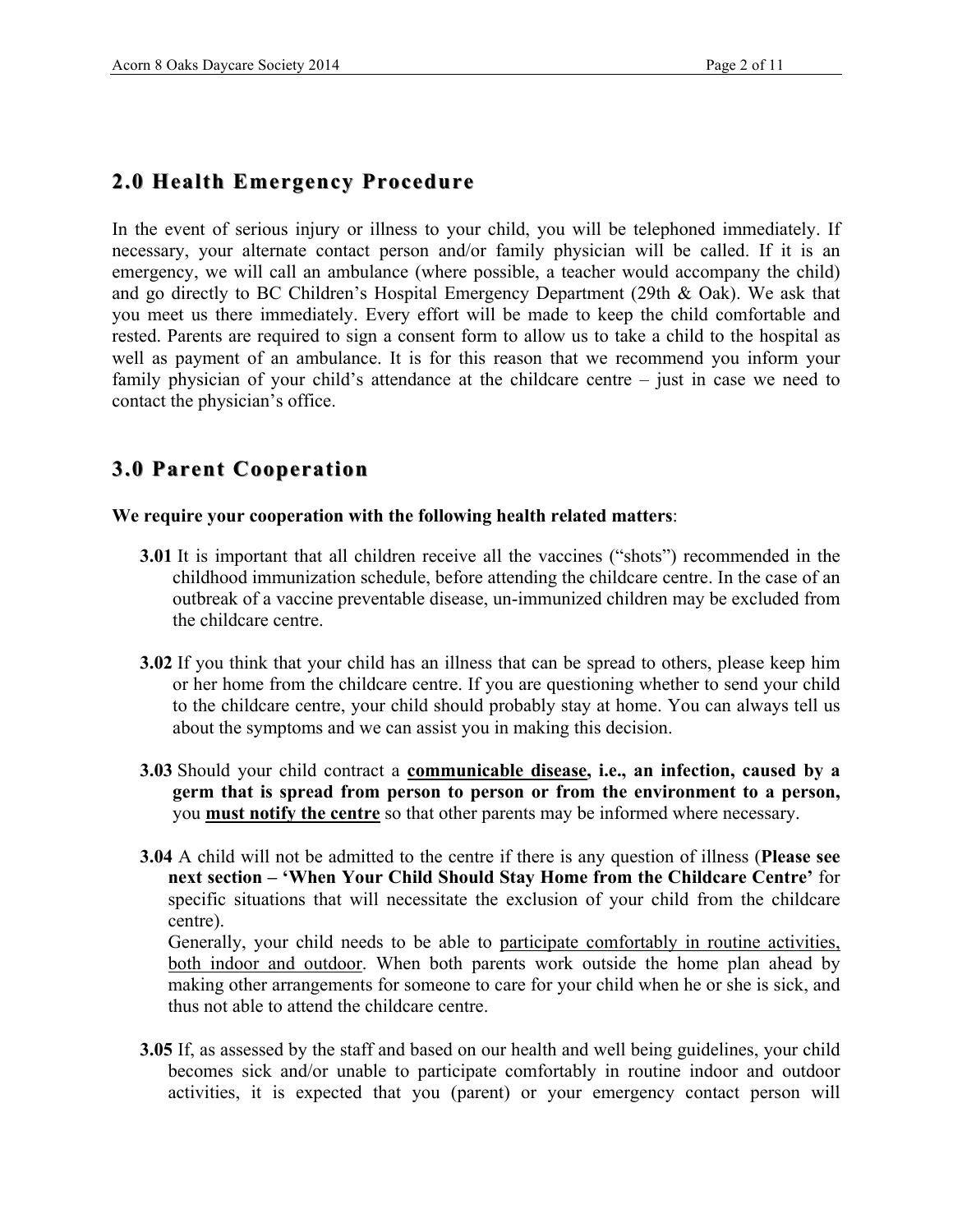immediately come and pick up your child. This decision rests with the staff and is not negotiable.

- **3.06** For your child to return to the childcare centre after having had a communicable disease a) a written doctor's note is required and this note must indicate that your child is medically able to return to the childcare centre, and b) your child must be able to participate comfortably in routine indoor and outdoor activities. Inform us of your child's return PRIOR to coming to the childcare centre so we are able to ensure that it is appropriate to do so.
- **3.07** If you have given your child any medication prior to coming to the childcare centre, in the last 12 hours and particularly in the morning, please advise the childcare staff of the reason and the dose (e.g., Vicks, cold/flu).
- **3.08** Only **prescribed medications** will be administered to your child by the child care staff. All prescribed medications must be in the original container from the pharmacy indicating the child's name and dosing information. If the child care staff is required to administer a 'prescribed' medication to your child.
- **3.09** If necessary, your child may be administered a non-prescription medication provided the medication form has been filled out by a physician.

**References:** An informative resource concerning common childhood communicable diseases entitled *Sneezes and Diseases* can be found at: http://www.vch.ca/sneezesdiseases/ Vancouver Coastal Health Authority works closely with us and visits the childcare centre regularly. They would be happy to meet with you if you have any questions or concerns you would like to discuss.

## **4.0 The Specifics - "When Your Child Should Stay at Home"**

Parents are asked to keep their child at home, or the child will be sent home, if any of the following, but not limited to, situations occur:

**4.01 Cold and Influenza 4.01 Cold and Influenza -** Please know the difference between a cold and the flu.

**4.01a Influenza or 'Flu'** – is a vaccine-preventable disease. Influenza vaccine is provided free to children aged 6-23 months, in BC. The vaccine is also recommended yearly, but is not provided free, for healthy people 2 to 64 years of age. It is much safer to get the influenza vaccine than to get influenza.

#### **Symptoms: Flu**

- Fever / chills
- Cough / sneezing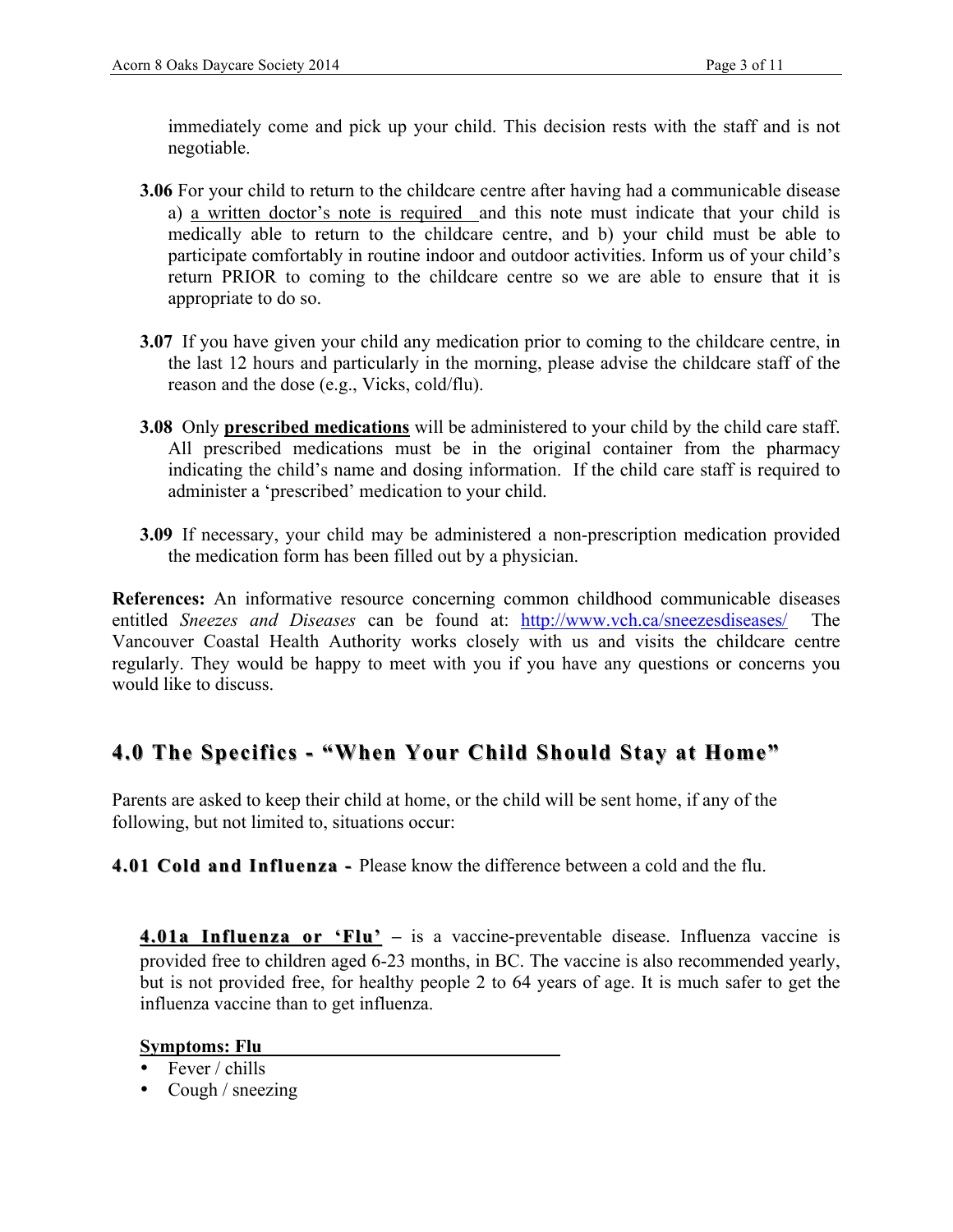- Sore throat
- Headache
- Feeling tired / body aches
- Runny or stuffy nose

### **When to stay home with the Flu:**

• Flu is a serious illness, and children who have the flu should always stay home from the childcare center. Allow your child to get plenty of rest. Keep your child at home for the first few days of illness to rest and to prevent spread to others. Influenza or flu is caused by a virus. Adults with the flu can spread the virus to others for 3-5 days after symptoms begin. Children with the flu can spread the virus to others for up to 7 days. The "flu season" usually starts in November or December and ends in April or May. Occasionally the flu might lead to pneumonia.

**4.01b Cold - The 'common cold'** is caused by viruses that infect the nose, throat and sinuses. A virus is a germ that makes people sick. Young children will get lots of colds; some as many as 8 to 10 each year before they turn 2 years old. Colds tend to be more common in fall and winter when children are indoors and in closer contact with each other, so it may seem like your child has one cold after another all winter long, particularly if this is your child's first large group exposure. Young children have more colds than older children and adults because they haven't built up immunity (defenses) to the more than 100 different cold viruses that are around.

#### **Symptoms: Cold**

- Runny nose, sore throat, sneezing, cough and, at the beginning, headache, fever and watery eyes.
- Fluid from the nose is clear at first but turns thick yellow or green within 2 3 days.
- Children might have a cough, which is worse at night.
- A cold usually lasts for 4 7 days. It might take as long as three weeks to fully recover

#### **When to stay home with a cold:**

If your child has a cold, the decision to keep him or her at home will depend on the severity of the symptoms. If cold symptoms are 'severe', keep your child at home to rest and get better, rather than spread the cold to other children. Severe symptoms that would necessitate that your child stays home include: **fever or thick yellow nasal discharge or excessive clear nasal discharge or persistent sneezing and hacking cough that produces phlegm or sore throat.**

Parents should keep their child sick with the flu or a bad cold at home until they have been without fever for 24 hours and all major 'severe' symptoms have subsided. Research has shown that people with the flu may be able to infect others one day before symptoms occur and up to 5 days after getting sick.

### **4.02 Fever 4.02 Fever**

• A child with a fever of  $37.5^{\circ}C$  (99.5°F) by mouth **or**  $37.3^{\circ}C$  (99.1°F) by armpit **or**  $38^{\circ}C$ (100.4°F) by ear. The child may return to the childcare centre when the fever is gone, unaided by medication, e.g. Tylenol.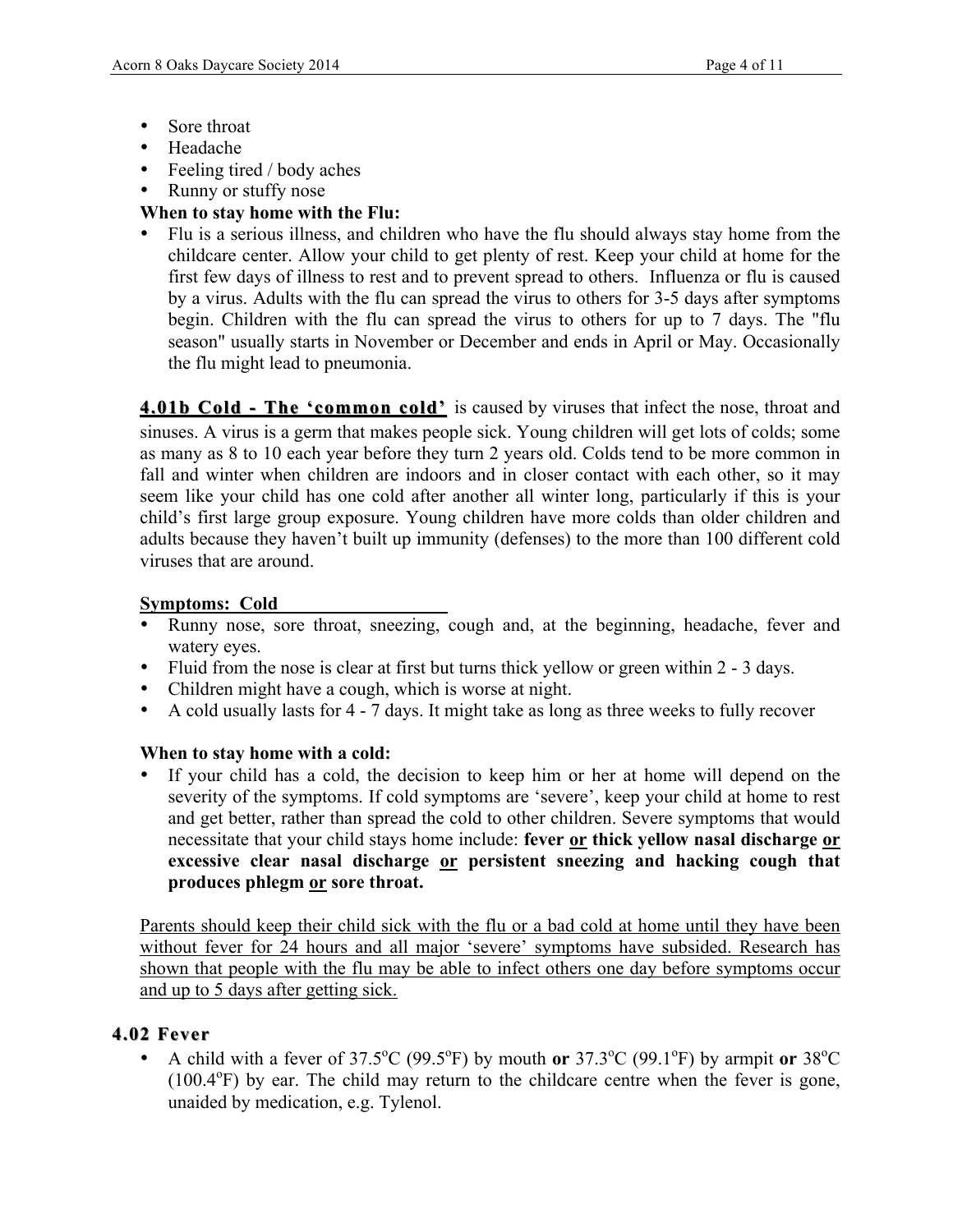• A child with a fever with **rash**, behaviour change, ear ache, vomiting, confusion, irritability, or sore throat should be kept at home and a visit to the doctor/clinic is recommended.

#### **4.03 Vomiting 4.03 Vomiting**

If your child has thrown up 2 or more times in the past 24 hours, keep him or her home the next day. A child who has 1 or more bouts of vomiting while at the childcare centre will be sent home. No vomiting for 24 hours is required for the child to return.

#### **4.04 Diarrhea 4.04 Diarrhea**

• If your child has had 2 or more loose stools in 24 hours, keep him or her home the next day, or if the diarrhea continues after the child completes antibiotics for a diarrhea related illness. A child who has 1 or more bouts of diarrhea while at the childcare centre will be sent home. No diarrhea for 24 hours is required for the child to return.

### **4.05 Vomiting & Diarrhea (Norovirus) 4.05 Vomiting & Diarrhea**

• Children who are sick with vomiting and diarrhea should stay at home until 2 days after their symptoms go away. Even when diarrhea and vomiting have stopped, the virus can still be in the bowel movements.

#### **4.06 Pink-eye/Conjunctivitis (medical note required for return)**

• Symptoms that would necessitate your child staying at home include: red or pink eyes, and eye pain and reddened eyelids, with white or yellow eye discharge or eyelids matted after sleep (stuck together). The child should not be at the childcare centre until they have been examined by a doctor and possibly treated. The child must be on antibiotic cream or drops for 24 hours, and the symptoms (discharge & pain) get better before returning to the childcare centre.

#### **4.07 Rash (medical note required for return) 4.07 Rash (medical note required for return)**

- If a child has a rapidly spreading rash or a rash with a fever or behaviour change the child is asked to be kept at home or will be sent home and a doctor visit is necessary.
- **Skin infections (Impetigo Staph or Strep or MRSA) –**
	- o **Draining sore** a child with draining lesions that cannot be covered, or with sores that ooze through and soak dressings, should remain at home until the drainage stops AND the child has been on antibiotics for 24 hours.
	- o **Not Draining sore**  If a child has sores that are NOT DRAINING he or she should remain home until the sores are showing signs of healing (getting smaller). If antibiotics are prescribed, they must be taken for 24 hours before returning to the childcare centre.

#### **4.08 Whooping Cough/Pertussis (medical note required for return) 4.08 Whooping Cough/Pertussis (medical note required for return)**

• Children with whooping cough should not return to the childcare centre until 5 days after they begin treatment with antibiotics and only when they are well enough to participate comfortably in routine activities.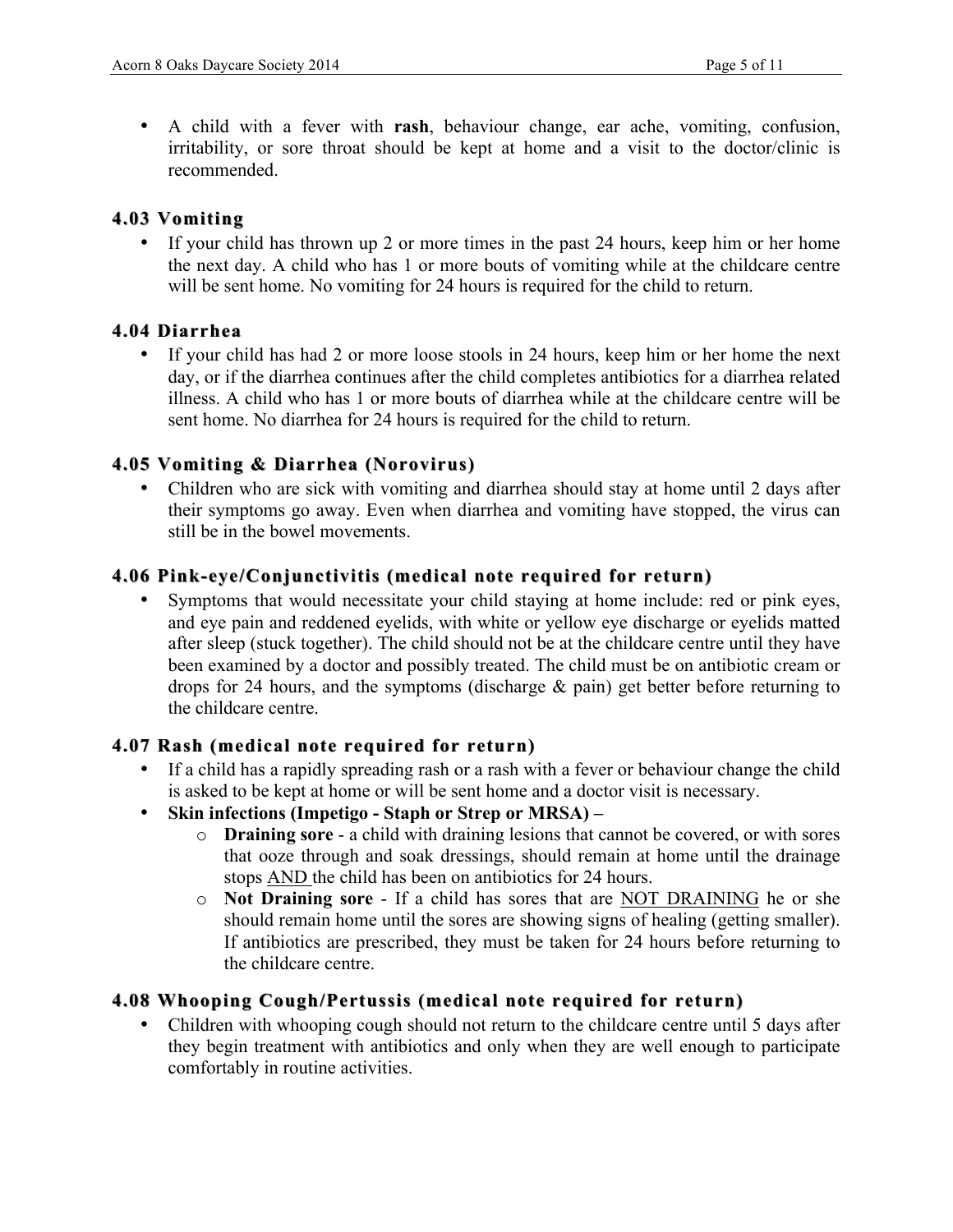## **4.09 Other Common Childhood Communicable Diseases (infection or 4.09 Other Common or infestation)**

- **4.09a Mumps (medical note required for return)** a child with mumps should not return to the childcare centre until 9 days after their glands begin to swell (onset of swelling) and only if they are well enough to comfortably take part in routine activities (indoor & outdoor).
- **4.09b Chicken Pox/Varicella Pox/Varicella -** the child may return to the childcare centre once all the sores and blisters are dried/scabbed over.
- **4.09c Hand/Foot/Mouth Disease (medical note required for return) 4.09c Hand/Foot/Mouth Disease (medical note required for return) –** a child with hand foot mouth disease may attend the childcare centre if they are well enough to comfortably participate in routine activities (indoor & outdoor) AND if fever and sore throat have gone. Good hand washing hygiene is a necessity.
- **4.09d Cold Sores (Herpes virus) (medical note required for return) 4.09d Cold Sores (Herpes virus) (medical note required for return)–** children with sores inside their mouth who also drool should stay at home until their health care provider says that the sores are no longer contagious. Children with sores outside of their mouths do not need to stay at home.
- **4.09e "Strep Throat" (medical note required for return)–** a child with 'strep throat' may return to the childcare centre 24 hours after antibiotics have started and are well enough to participate comfortably in routine indoor and outdoor activities.. If left untreated, the communicable period can be several weeks or months.
- 4.09f German Measles/Rubella (medical note required for return) keep your child at home for 7 days after onset of rash.
- **4.09g Red Measles/Rubeola (medical note required for return) 4.09g Red Measles/Rubeola (medical note required for return) –** keep your child at home for 4 days after the rash appears and may return after 4 days if fever is gone and the child is well enough to participate comfortably in routine indoor and outdoor activities.
- **4.09h Head Lice** child with head lice will be sent home immediately as soon as head lice are discovered. Your child may return to the child care centre after first treatment with lice shampoo and nit removal and your child has a 'nit and live lice free head.' All children will need to be checked. Wash clothes & linens in hot water or dry clean. Re-treat your child in 7-10 days.
- **4.09i Ringworm –** children with ringworm must remain out of the childcare centre until they have begun treatment with a prescription oral or topical antifungal medication (or as prescribed by your physician).
- **4.09j Scabies 4.09j Scabies–** children who have scabies should remain out of the childcare centre until 24 hours after treatment has begun.

The above are only a few examples of what may arise in a childcare centre. Each case will be dealt with on an individual basis with consideration of the needs of the child, the family, the childcare centre and the other children in mind.

### **Summary:**

1) If your child is not able to participate comfortably in routine activities, both indoor and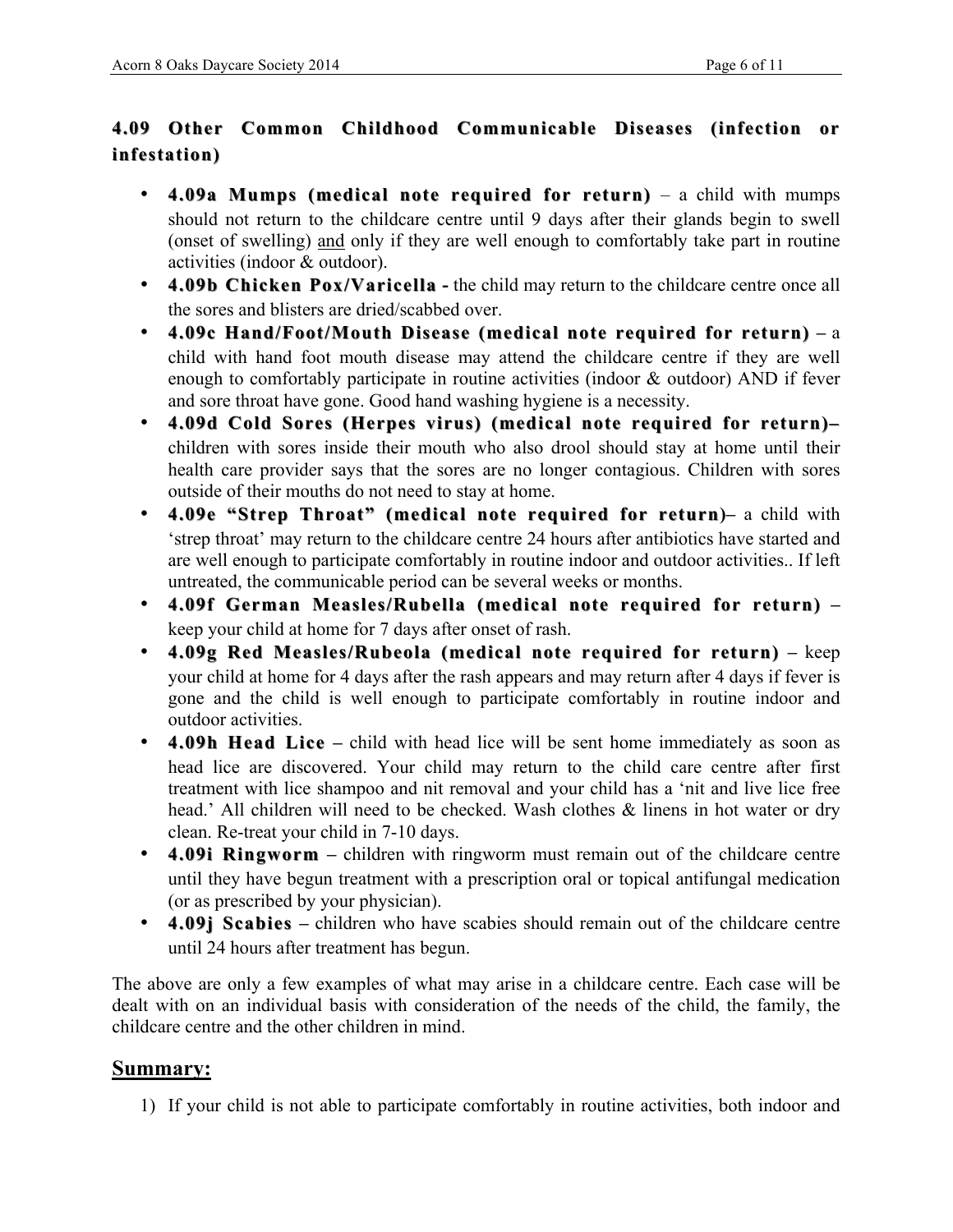outdoor, keep your child at home so that he or she is able to rest and get well. If your child should not, or you do not want your child to be exposed to rain, cool/cold weather, outdoor activities, then he or she should not be at the childcare centre until they are able to do so.

- 2) If, as assessed by the staff and based on our health and well being guidelines, your child becomes sick and/or unable to participate comfortably in routine indoor and outdoor activities, it is expected that you (parent) or your emergency contact person will immediately come and pick up your child. **This decision rests with the staff and is not negotiable.**
- 3) Contact the childcare centre prior to your child returning if they have been ill to ensure that it is appropriate for your child to return to the childcare centre.
- 4) Parents need to be prepared for the likelihood that their child will become ill throughout the year. Please ensure you plan ahead by making other arrangements for someone to care for your child when he or she is sick and unable to attend the childcare centre.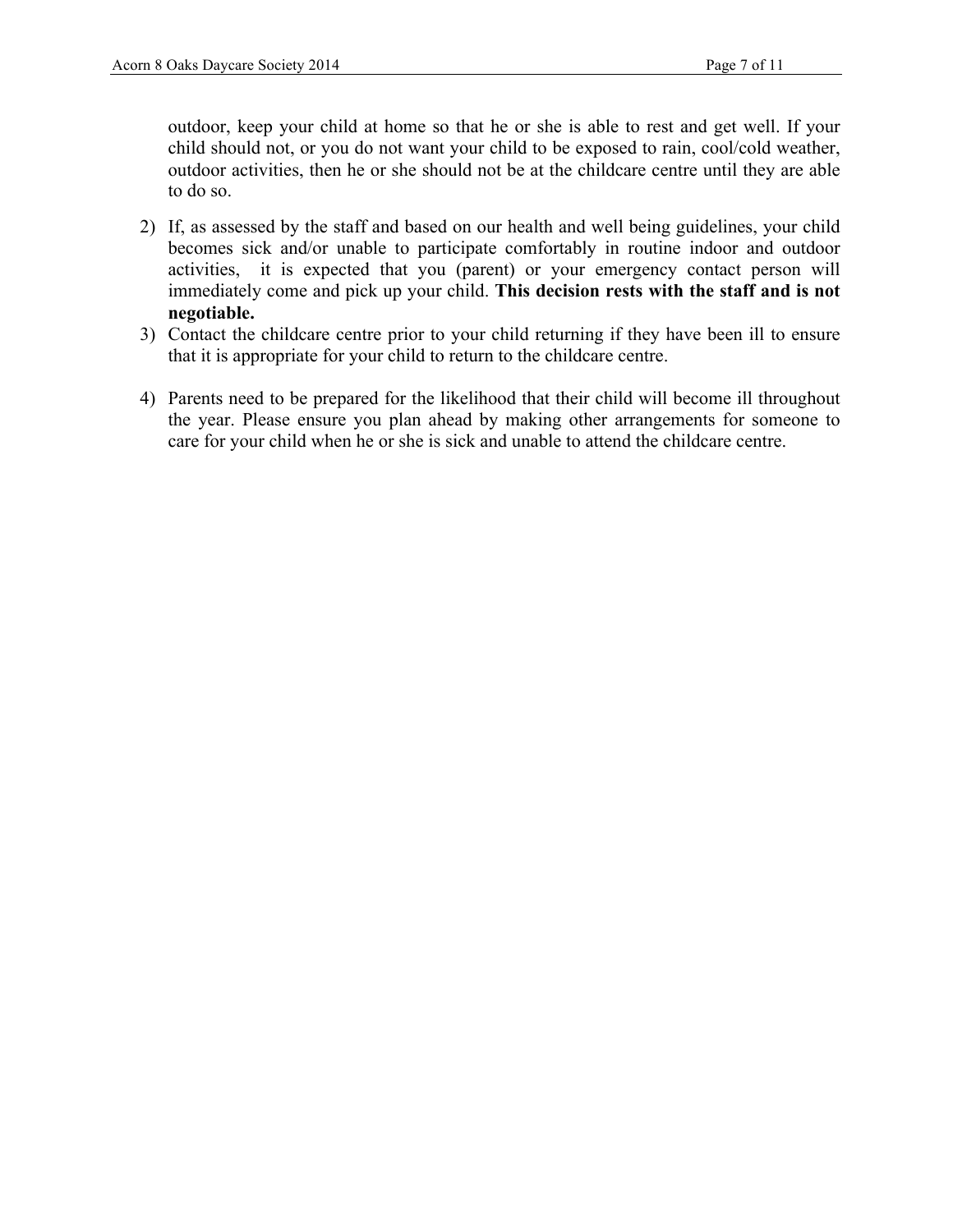# **5.0 Facilitating Comfortable Participation in Routine Indoor and 5.0 Participation in Routine Indoor and Outdoor Activities that Promote Good Health and Well Being**



In order for your child to participate comfortably in routine indoor and outdoor activities it is important that your child has the appropriate clothes and supplies which are required to be brought from home. While we try to get outside everyday, rain or shine, we cannot always do so if there are staffing constraints or if we think it is not the best for the children. Please understand that if your child is not dressed appropriately they will be unable to go outside and this also impacts the other children.

The following is a list of appropriate seasonal belongings that your *child must have each day* so that he or she is able to participate comfortably in our program.

| <b>Winter Checklist</b> – Warm & Waterproof/Snow Clothes |                               |  |  |  |
|----------------------------------------------------------|-------------------------------|--|--|--|
| $\checkmark$ Winter jacket                               | $\checkmark$ Warm hat         |  |  |  |
| $\checkmark$ Winter boots                                | $\checkmark$ Waterproof mitts |  |  |  |
| $\checkmark$ Snow Pants                                  | <sup>'</sup> Scarf            |  |  |  |

| <b>Summer Checklist</b> – Sun & Water (donate 1 bottle Ombrelle SPF 30)              |  |                                   |  |  |  |
|--------------------------------------------------------------------------------------|--|-----------------------------------|--|--|--|
| $\checkmark$ Sunscreen – every morning before drop                                   |  | $\checkmark$ Labeled water bottle |  |  |  |
| off; we apply in afternoon                                                           |  |                                   |  |  |  |
| $\checkmark$ Sunhat – everyday!                                                      |  | $\checkmark$ t-shirt              |  |  |  |
| $\checkmark$ Running Shoes – sandals, thongs, crocs                                  |  | $\checkmark$ shorts               |  |  |  |
| NOT appropriate outdoors                                                             |  |                                   |  |  |  |
| $\checkmark$ Picnic lunches – impromptu picnics; prepare lunches that won't spoil if |  |                                   |  |  |  |
| not refrigerated or use an ice pack in a thermal lunch box & that are easy           |  |                                   |  |  |  |
| to prepare                                                                           |  |                                   |  |  |  |

| <b>Fall &amp; Spring Checklist</b> $-\text{Cool} \&$ Rainy; Cool & Sunny |                               |  |  |  |
|--------------------------------------------------------------------------|-------------------------------|--|--|--|
| $\checkmark$ rain jacket and/or warm jacket/fleece                       | runners                       |  |  |  |
| $\checkmark$ rain boots                                                  | $\checkmark$ sunhat           |  |  |  |
| $\checkmark$ rain hat                                                    | $\checkmark$ layered clothing |  |  |  |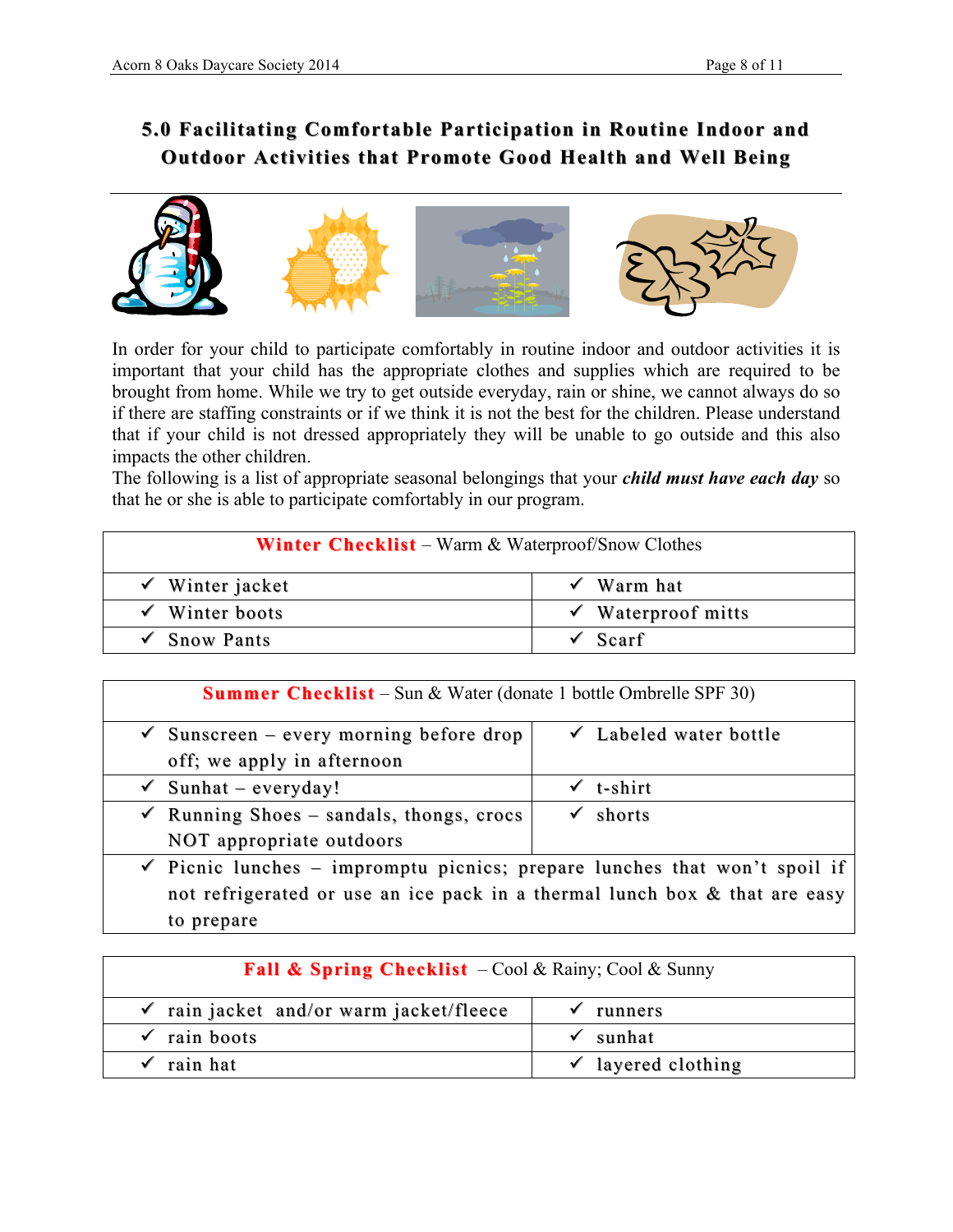| <b>Year Round</b> – Clothing & Shoes & Supplies  |                                     |  |  |  |
|--------------------------------------------------|-------------------------------------|--|--|--|
| seasonal change of clothes for<br>✓              | $\checkmark$ slipper/indoor shoes   |  |  |  |
| cubby                                            |                                     |  |  |  |
| $\checkmark$ labeled backpack                    | $\checkmark$ thermos for warm lunch |  |  |  |
| $\checkmark$ labeled lunch box (with ice pack to |                                     |  |  |  |
| keep lunch cold)                                 |                                     |  |  |  |

Appendix A – Vancouver Coastal Health *Routine Infection Control Practices* Reference*: Sneezes & Diseases*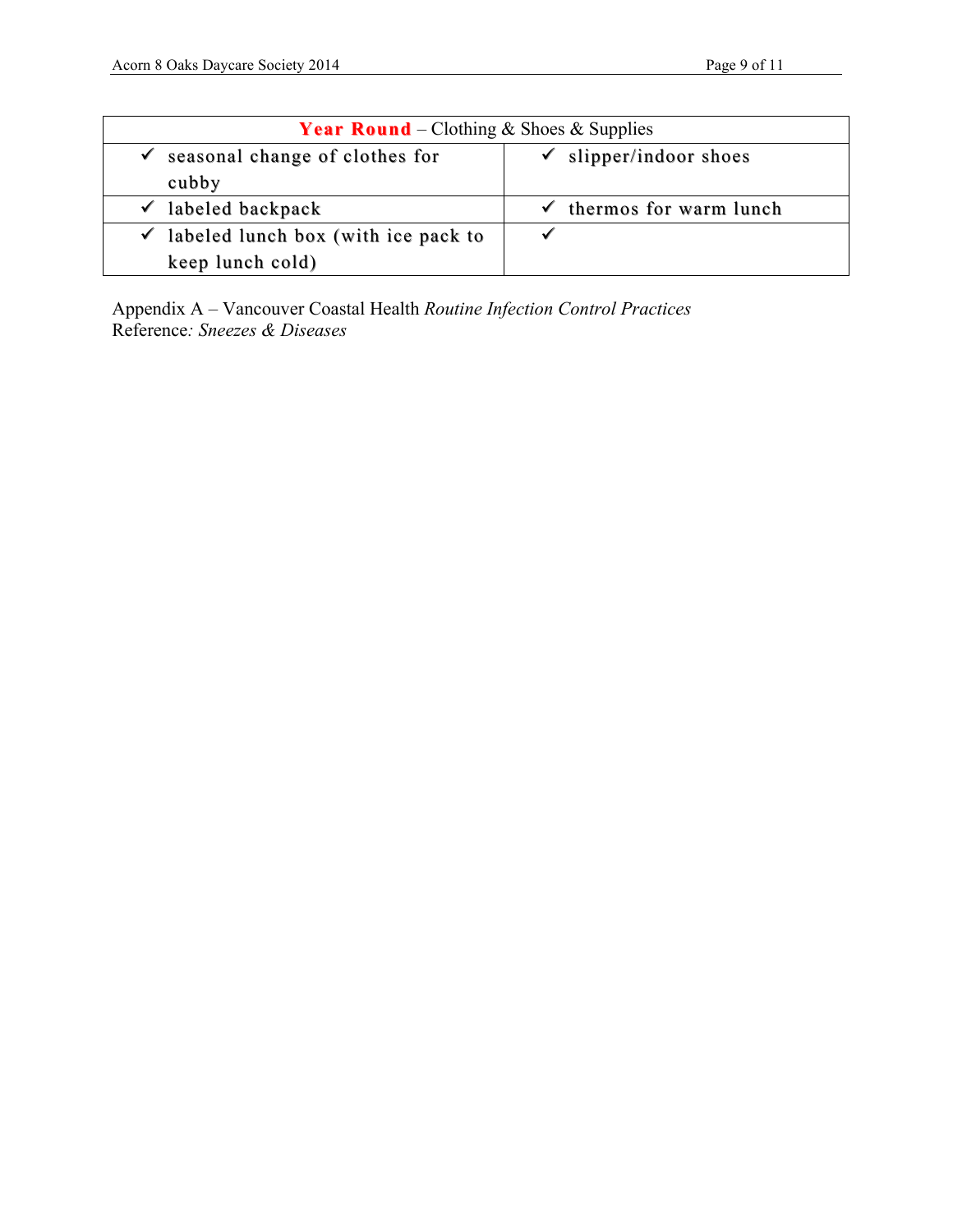**Vancouver**<br>CoastalHealth

# **Routine Infection Control Practices**

We cannot always tell when someone has an infection. Some people may be infected with a germ and not appear sick. But they may still be able to pass the germ on to others. For this reason, we should use routine infection control practices with everyone, whether they appear sick or not. Routine infection control practices help to reduce the chances of an infection spreading from one person to another.



If you have any questions, contact your local Community Health Centre